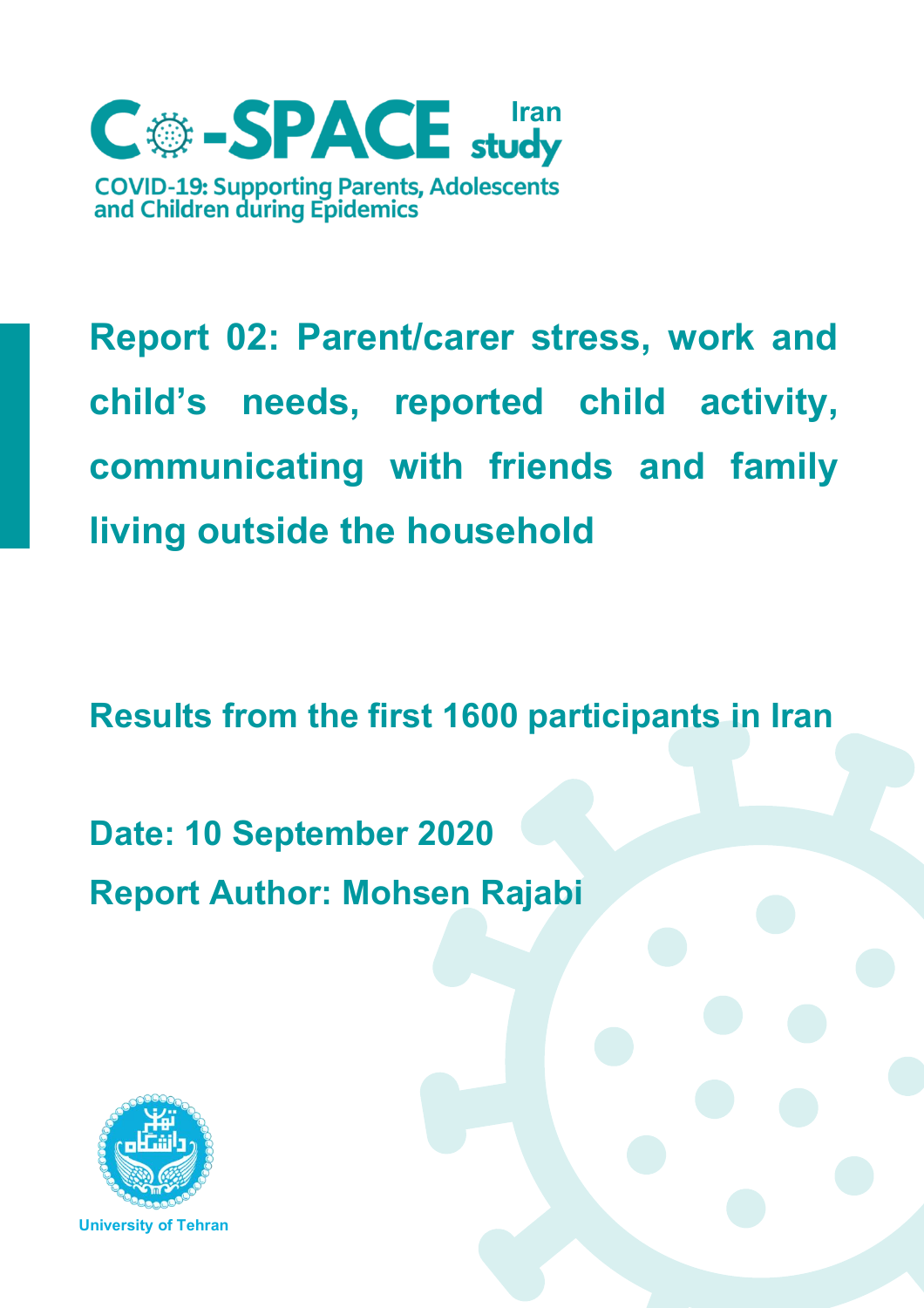# The Co-SPACE Study **Background**

COVID-19 has caused major disruptions to families' lives, through social distancing, school closures and lock-down. This is also a rapidly changing situation where different pressures will arise for children, young people and their families over time. While research has provided valuable information about how parents can support their children's mental health in general, we know little about what is most effective in the current, changing context. The Co-SPACE project (Iranian study) is tracking the mental health of schoolaged children and young people aged 4-18 years throughout the COVID-19 crisis. The study has full ethical and data protection approval (Young Researchers and Elite Club). The findings will help identify what protects children and young people from deteriorating mental health over time, and at particular stress points.

**Co-SPACE Iran is led by Mohsen Rajabi, at the University of Tehran. The study is linked to research of the Co-SPACE project, funded by the UK Research and Innovation (UKRI), led by Professor Cathy Creswell and Dr Polly Waite from the University of Oxford and is conducted in co-operation with University College London (UCL) and University of Leicester in the UK.**

## Recruitment & Sample

The study sample has been recruited through a variety of means, including social media, distribution through partner organisations, networks and charities, the media and targeted online advertising. The self-selecting nature of recruitment means that this will not be a nationally representative sample. For the long-term, we are aiming to have good representation across a wide range of socio-demographic and health factors (e.g., income, ethnicity, pre-existing mental/physical health difficulties) to investigate the experiences for different groups that may be particularly vulnerable during and after the pandemic. **We are keen to recruit as many families as possible to the study. Parents/carers can sign up and take part at any point:** <http://cospaceoxford.org/take-part/>

# Further information

**For further information or to request specific analyses, please contact the research team at** [rajabimohsen@ut.ac.ir](mailto:rajabimohsen@ut.ac.ir)

#### **To learn more about this research, please visit:**

1. **University of Oxford:** [https://www.psy.ox.ac.uk/research/topic-research-group/supporting-parents-](https://www.psy.ox.ac.uk/research/topic-research-group/supporting-parents-adolescents-and-children-during-epidemics)

[adolescents-and-children-during-epidemics](https://www.psy.ox.ac.uk/research/topic-research-group/supporting-parents-adolescents-and-children-during-epidemics)

- 2. **Co-SPACE Website:** <https://cospaceoxford.org/>
- 3. **Emerging Minds:** <https://emergingminds.org.uk/>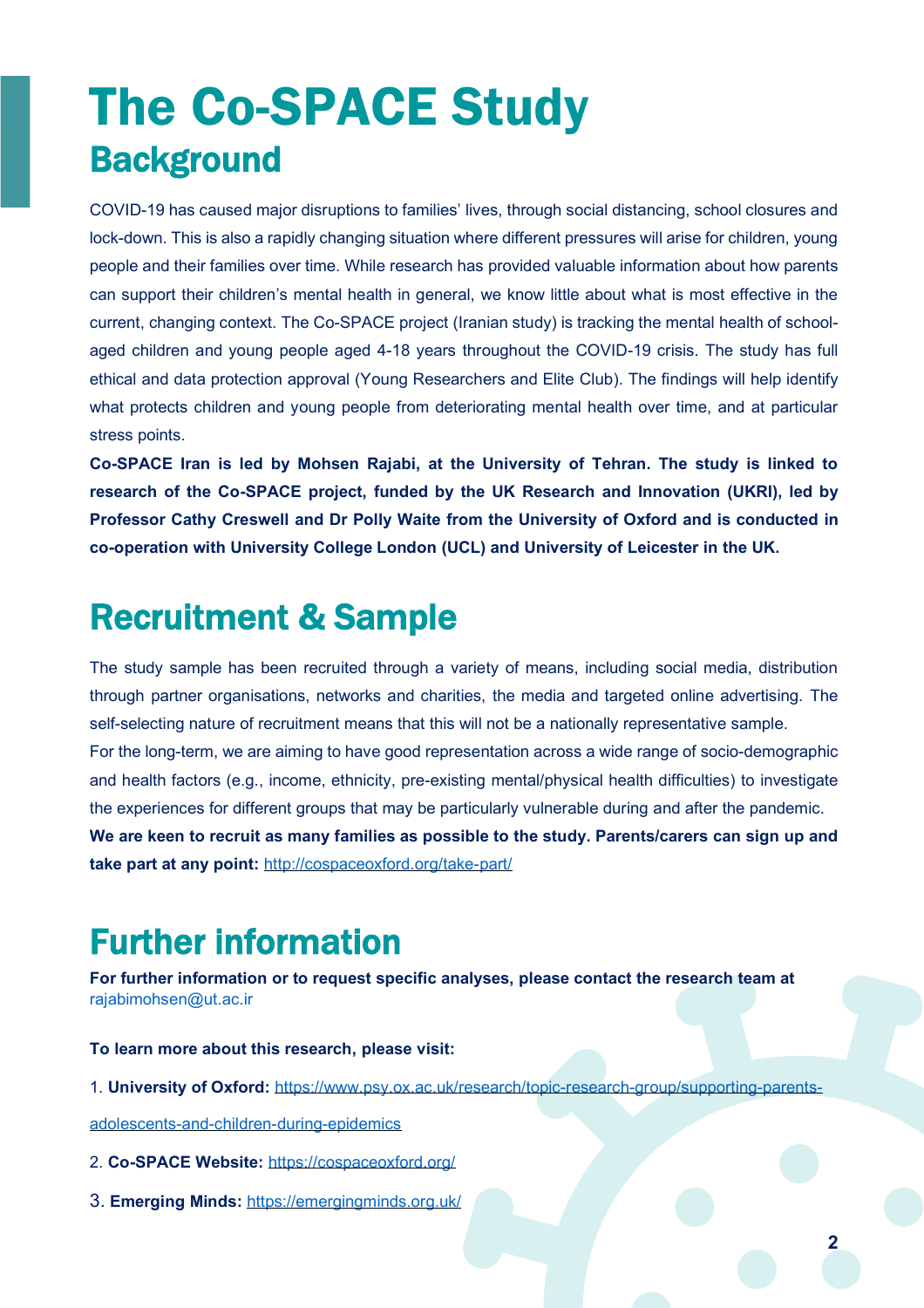# Focus of this report

**This report provides cross-sectional data from the approximately 1,600 parents/carers who have taken part, and completed the survey between 10/04/20 and 15/08/20. We aimed to report some preliminary findings from the first 1,600 participants who completed the survey<sup>1</sup> and this was reached on 15/08/2020 by when 1,624 parents/carers had taken part. In this report, we focus on the following outcomes:**

- **1. Parent/carer sources of stress**
- **2. The percentage of children and young people who have not been communicating with their friends and family outside the household**
- **3. The percentage of children and young people who have not spent time on physical activities and being outside**
- **4. How children and young people are reported to spend their time**
- **5. The percentage of children and young people who have not been communicating with their friends and family outside the household**
- **6. The percentage of children and young people who have not spent time on physical activities and being outside**

<sup>1</sup> "Completion" of the survey is based on participants having completed items up to and including the predefined main outcome measure (the Strengths and Difficulties Questionnaire – parent reporting on child).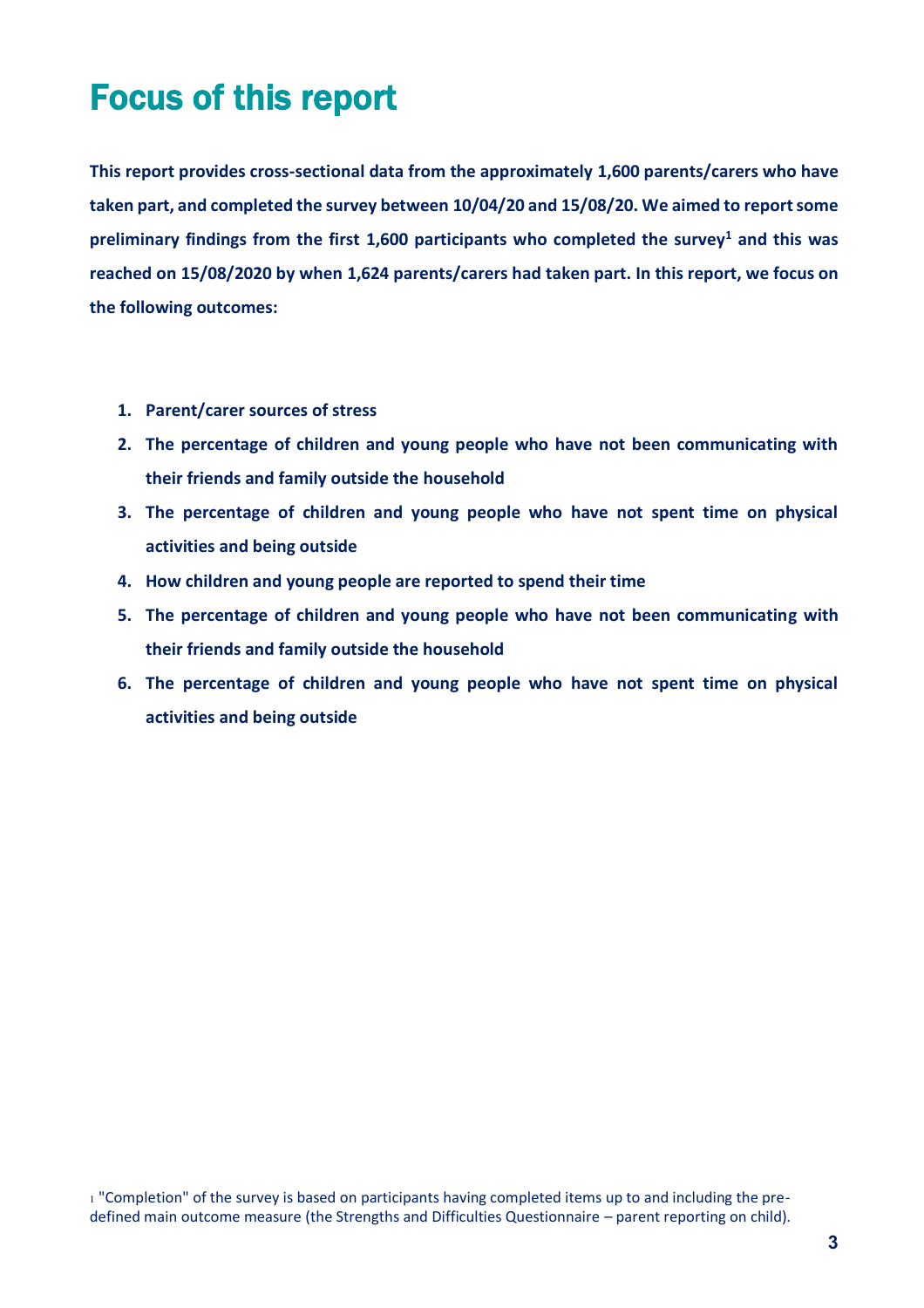# Key findings

- **Nearly all of parents 93% of parents in the survey were working in different forms. 7% were unemployed or seeking work.**
- **Child's wellbeing is the most frequent source of stress for Iranian parents, followed by their child's future.**
- **The top 3 stressors for parents/carers were (i) child's wellbeing, (ii) children's future, and (iii) child's screen time.**
- **Over two thirds of parents/carers reported that they were sufficiently meeting the needs of both work and their child during the pandemic.**
- **Just over one third of the children and young people completed 2 or more hours of schoolwork per day.**
- **Nearly just 20% of children and young people are keeping in contact with friends via video chat.**
- **Around 35% of children and young people are getting more than 30 minutes of exercise per day.**
- **Over two thirds of parents reported that their children were spending "nothing" or less than 30 minutes of energetic physical activity per day, inside or outside the house.**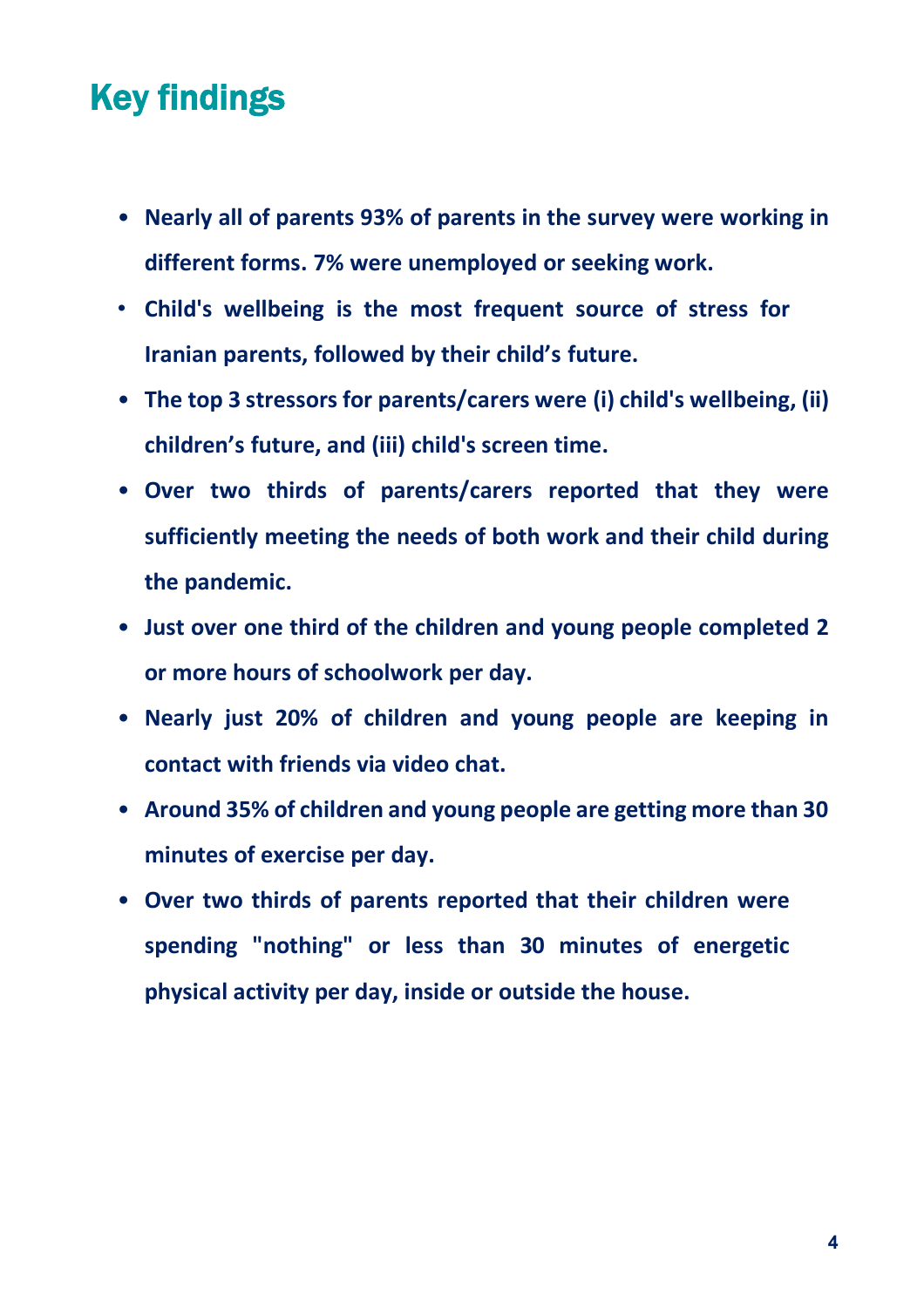# **Findings** 1. Parent/carer Stress

### (*a*) Work

**Around 93% of parents in the survey were working in different forms. Of these, 9% were working part-time, 4.1% were students, 2.9% college students and 21.8% were working full-time. 53%** were working from home and 6% were working out of the home. 7% were unemployed or seeking **work.**

### (*b*) Combining Work and Child's Needs

**30.7% reported that they were either 'not' or only 'a bit' currently able to meet the needs of both their work and their child, compared to 69.3% who reported that they were meeting the needs of both 'a lot' or 'completely'.**



#### **Figure 1. Parents/carers' needs of their work and child**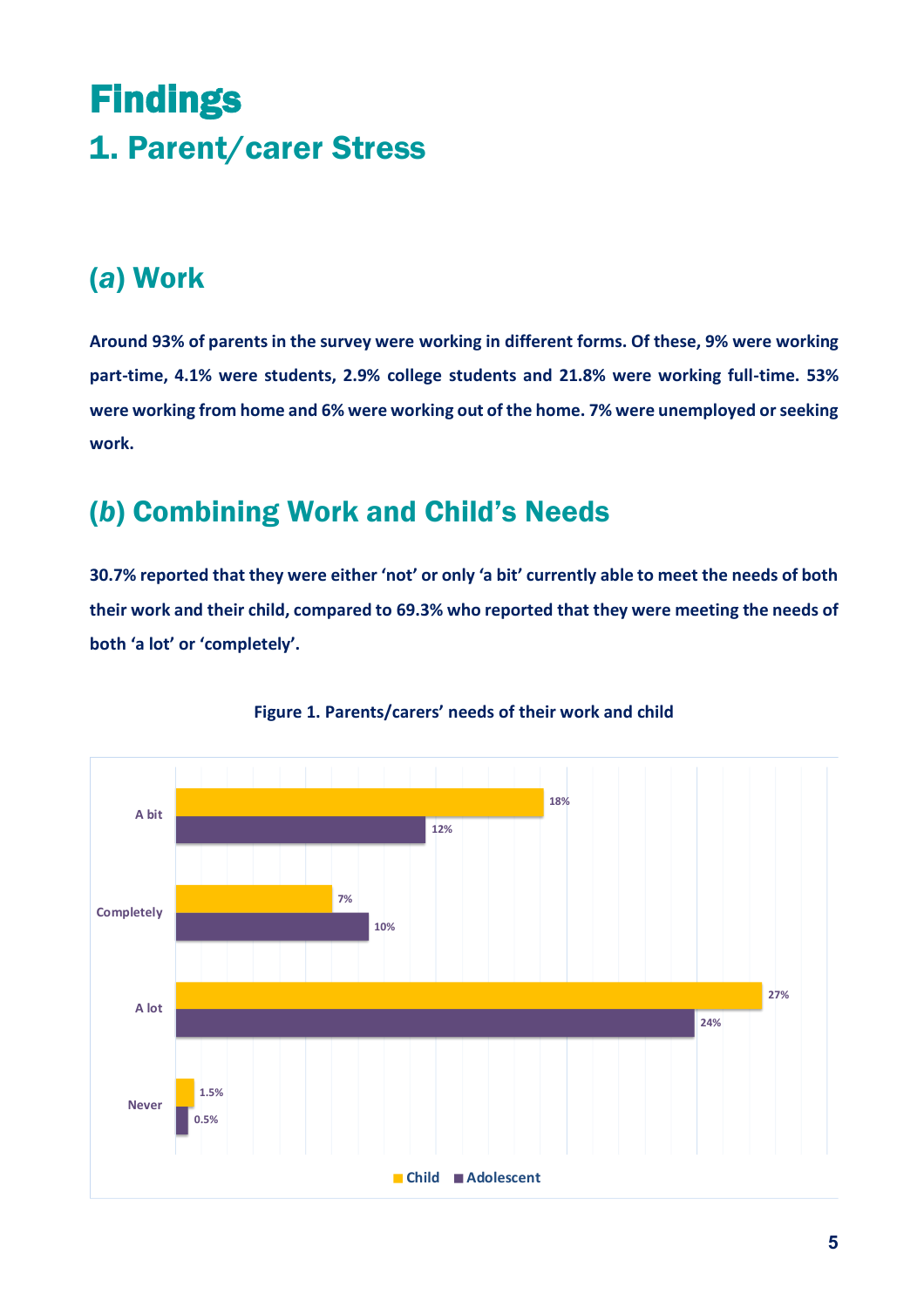### (*c*) Main causes of stress

**The top five sources of stress (that were causing parents/carers either 'quite a lot' or 'a great deal' of stress) related to work, children and family/friends outside the household.** 

**Participants were asked about how stressed they had felt over the past week regarding a number of potential stressors, from 'not at all', 'a little', 'quite a lot' to 'a great deal'. Figures in this section present the nine most highly rated stressors for each group and show the percentage of parents/carers who indicated that the stressor had caused them significant stress (i.e., they had responded 'quite a lot' or 'a great deal').**

**Main causes for parent's stressors were child's wellbeing, child's future, child's screen-time, living conditions, child's behaviour, child's education, friends/family living in their household, romantic relationship, and work.**



#### **Figure 2. Parents/carers' main sources of stress**

**Within the total sample in Iran, the child's wellbeing was the main stressor (70%) for parents, followed by their child's future (66%), child's screen-time (62%), living conditions (59%) and the child's behaviour (53%).**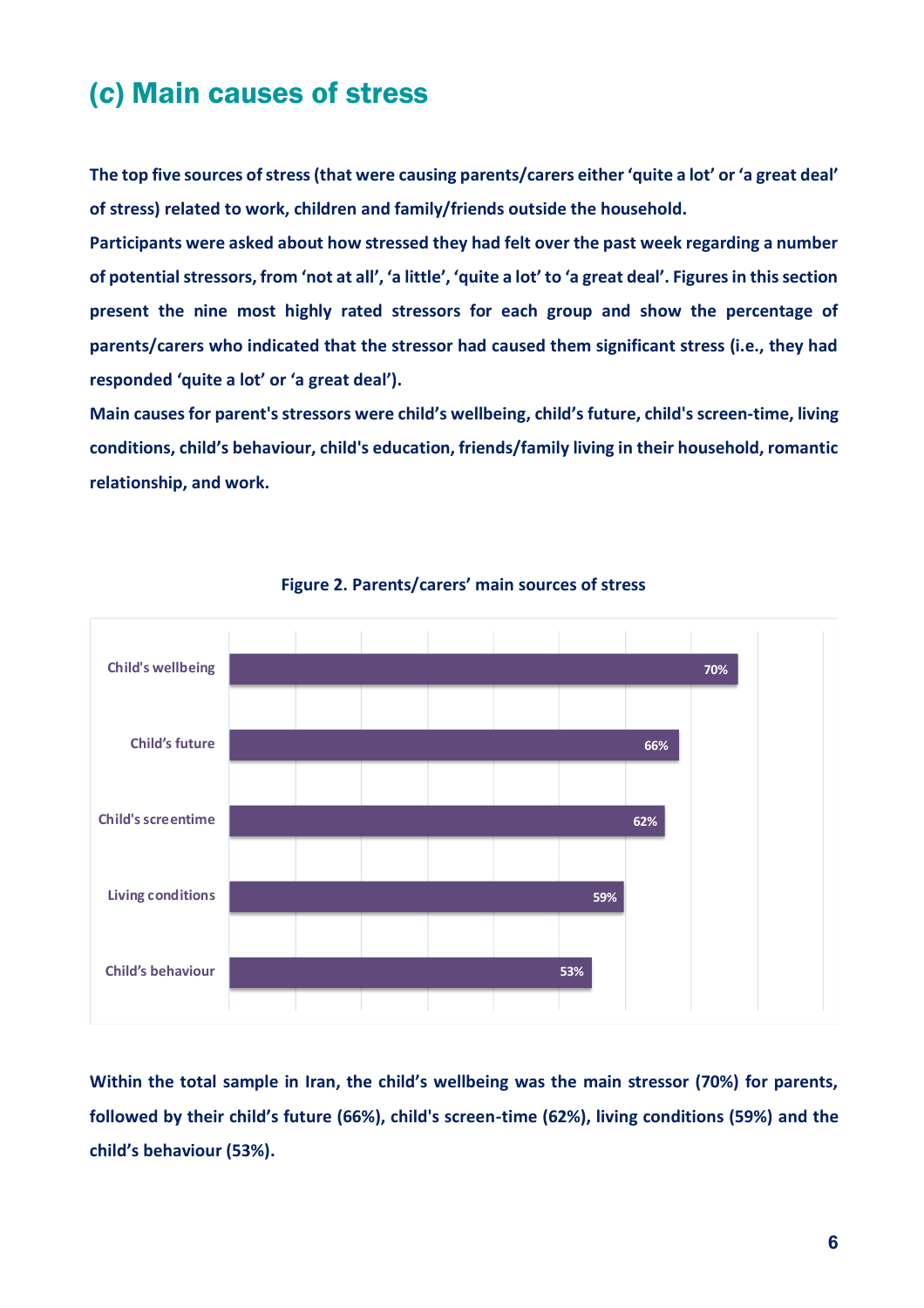### 2. How Children and Young People Spent Their Time

### (*a*) Schoolwork

**Parents reported that around 17% of their children were completing "no" schoolwork (14.8% of children and 2.7% of adolescents) each day.**

**On average, 35% of the children and young people were completing more than 2 hours of schoolwork per day. Broken down by age, 17% of the adolescents and around 18% of the children were reported to be completing more than 2 hours of schoolwork per day.**

**Around two thirds (62.2%) of parents of children and just less than half (47%) of parents of adolescents reported that they were able to support their children around schoolwork.**



#### **Figure 3. Time spent doing schoolwork**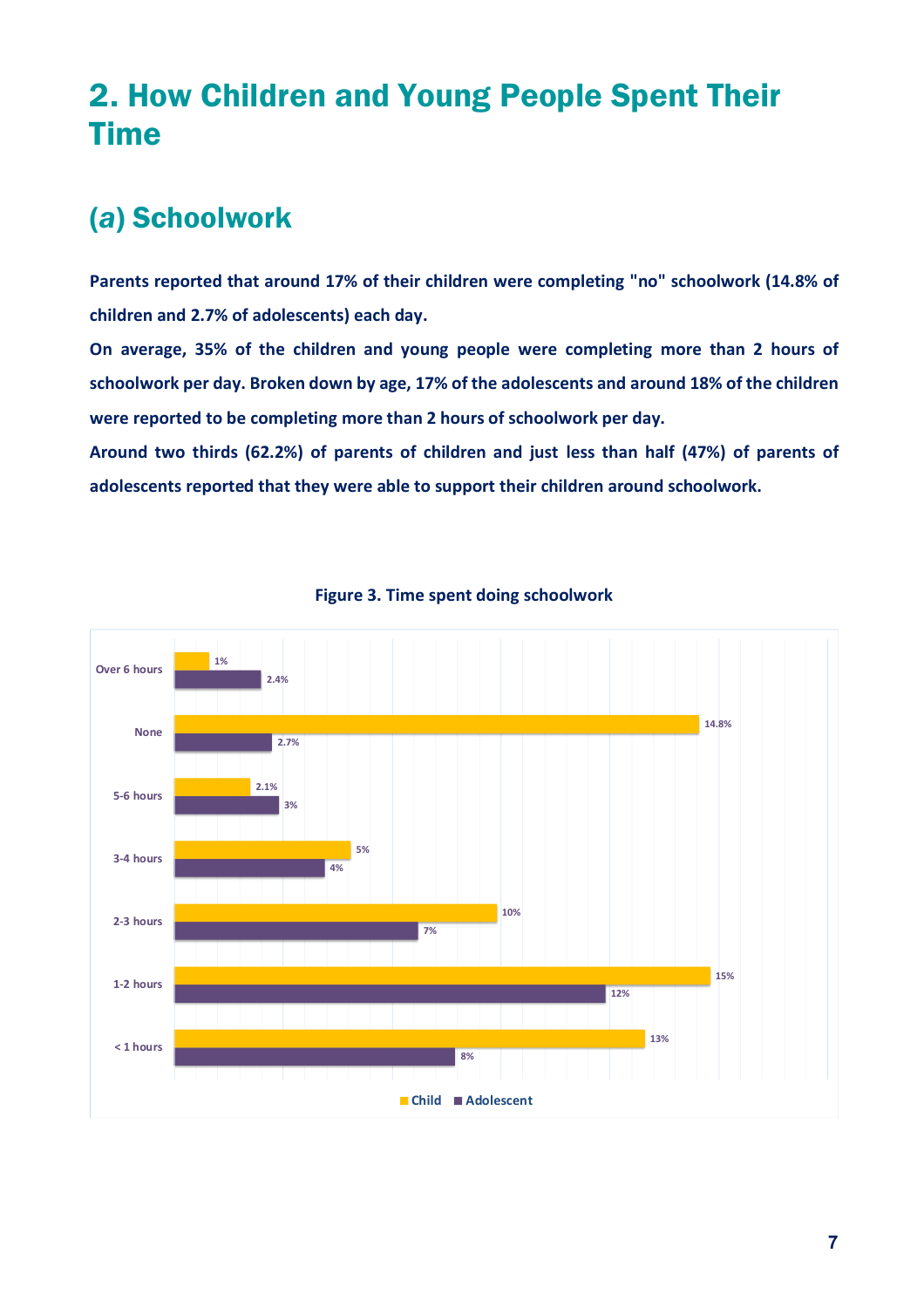### *)b)* Communicating with Friends

**Around three quarters of children and adolescents (48%) were reported have "not" spent any time communicating with friends using video chat, phoning, social media and WhatsApp/text messaging (35% of children and 13% of adolescents). More than one quarter of adolescents were using a range of different means to communicate with friends over the last week (social media 25%; messaging 20%), with the most popular being phoning (27.8%). Less than half the children were using other means to communicate with friends (WhatsApp/text messaging 20.4%; phone 19% and social media 14%).**



**Figure 4. Communicating via phoning**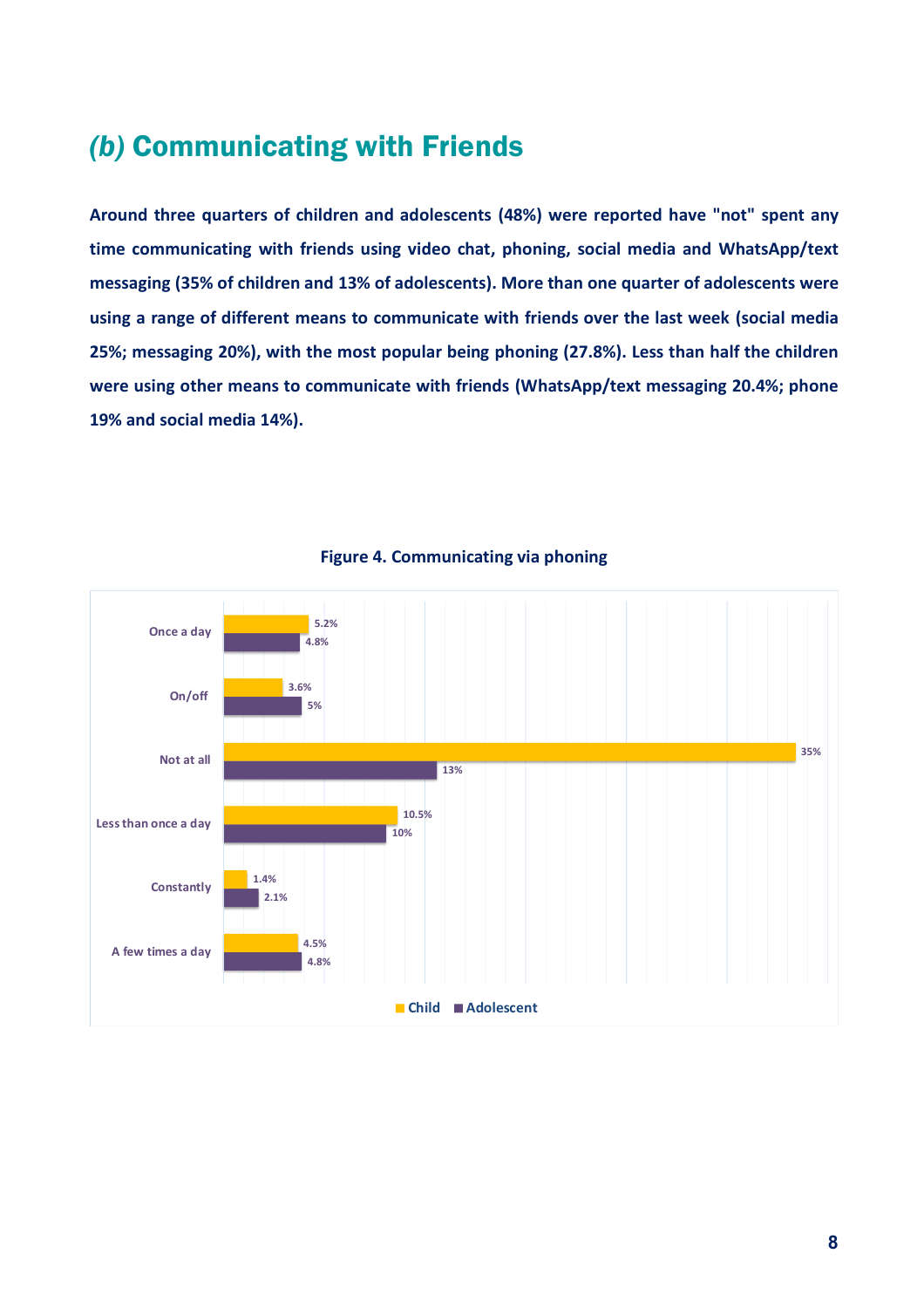

#### **Figure 5. Communicating via video talking**

#### **Figure 6. Communicating via WhatsApp/text messaging**

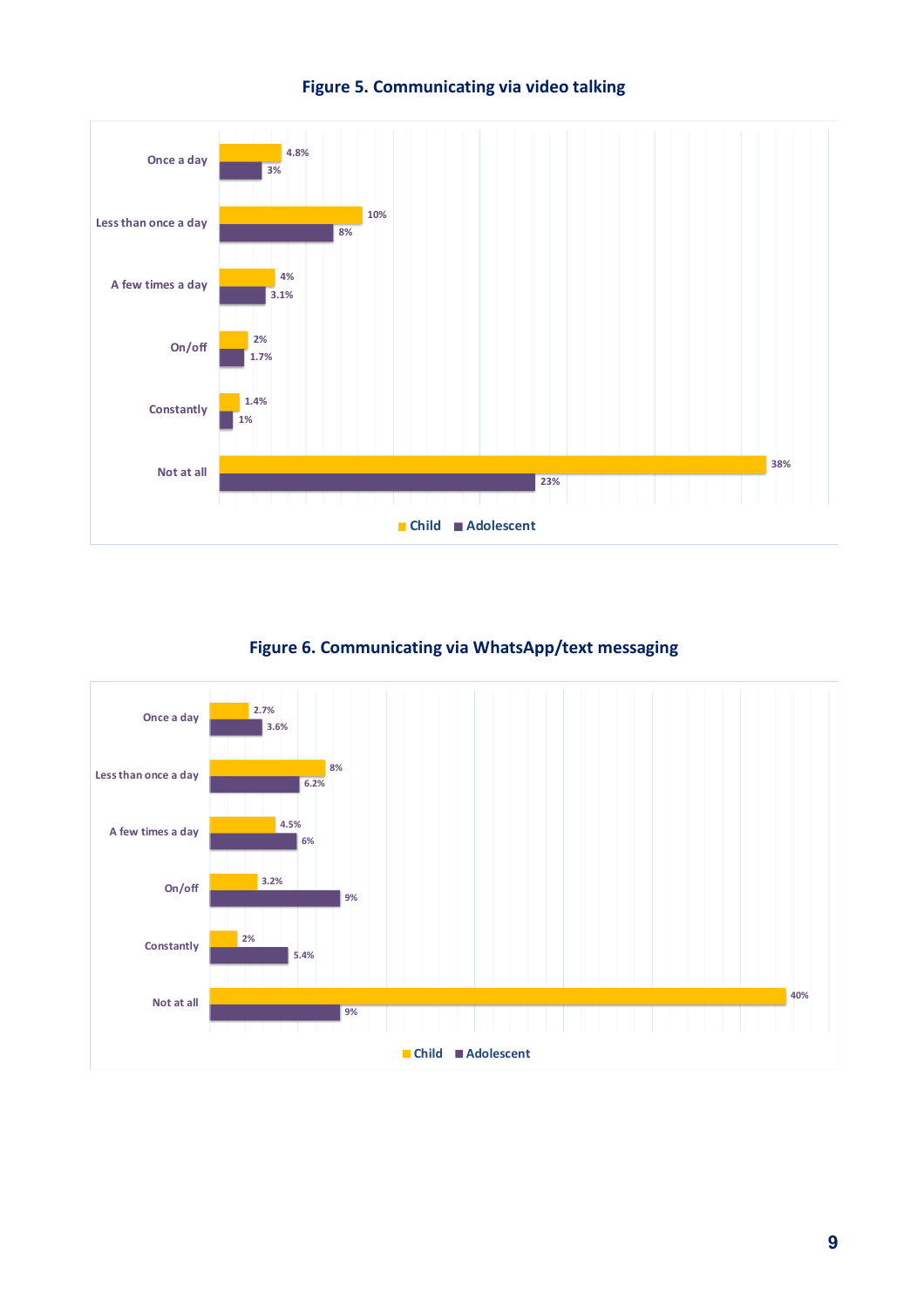



### *(c)* Contact with family living outside the household

**For children, nearly half the children (49%) were regularly communicating with family members outside the household via video chat and over two thirds (58%) by phone. WhatsApp/text messaging (36%) and social media (40%) were less regularly used by children.**

**For adolescents, around one third were regularly communicating with family members outside the household using WhatsApp/text messaging (23%), social media (21%) or the phone (19%), with video chat less regularly used (12%).**

**In total, most of children and adolescents regularly communicating with family members outside the household through phoning (78%).**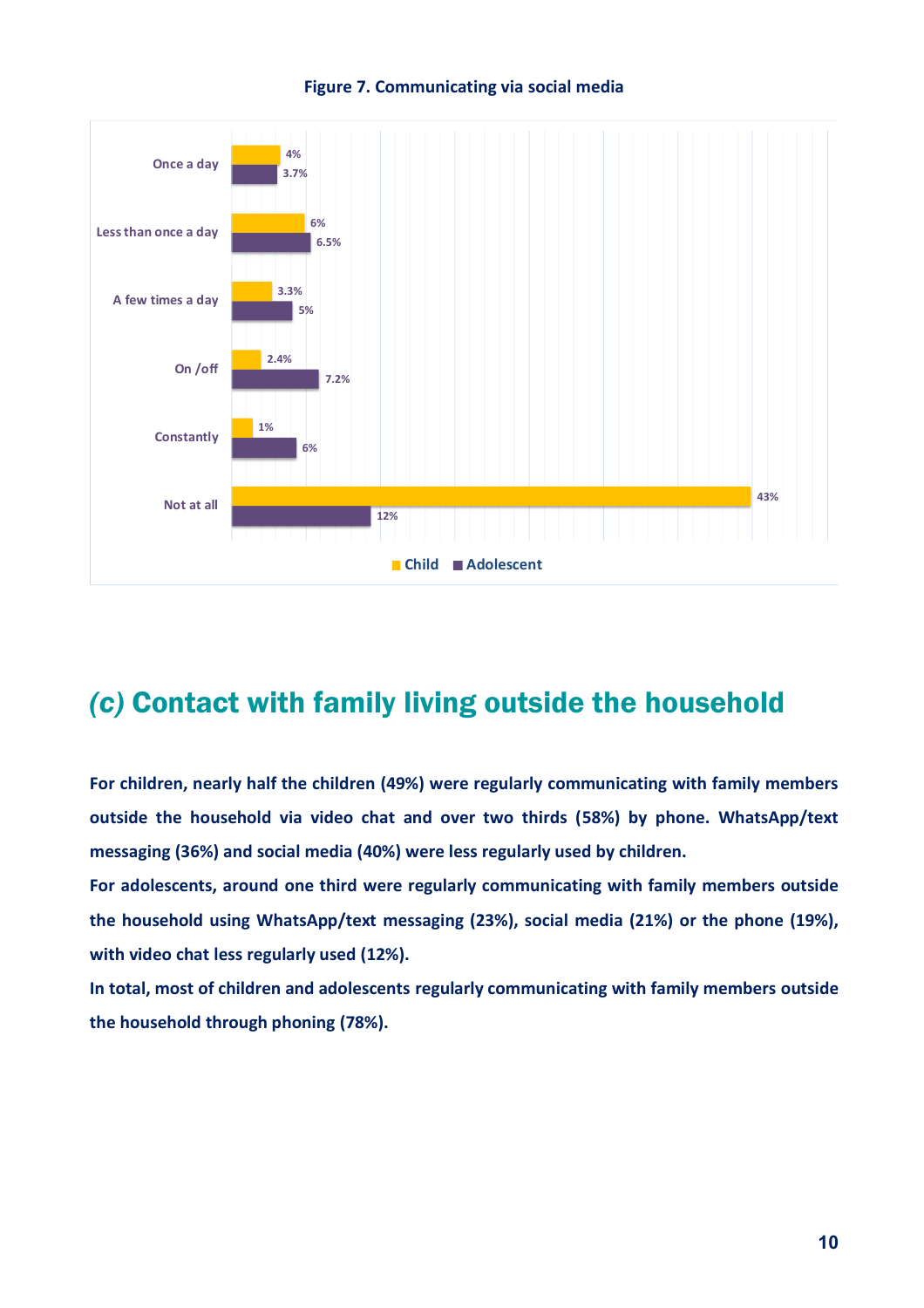

**Figure 8. Communicating with family outside household**

### *(d)* Physical activity/being outside

**34% of parents reported that, on average, their children took part in at least 30 minutes of energetic physical activity per day, inside or outside the house. Broken down by age, 21% of children and 13% of adolescents were reported to take part in more than 30 minutes of energetic physical activity per day.**

**28% of parents reported that, on average, their children were spending more than 30 minutes a day outside. Broken down by age, 18% of children and 10% of adolescents were reported to be spending more than 30 minutes outside per day.**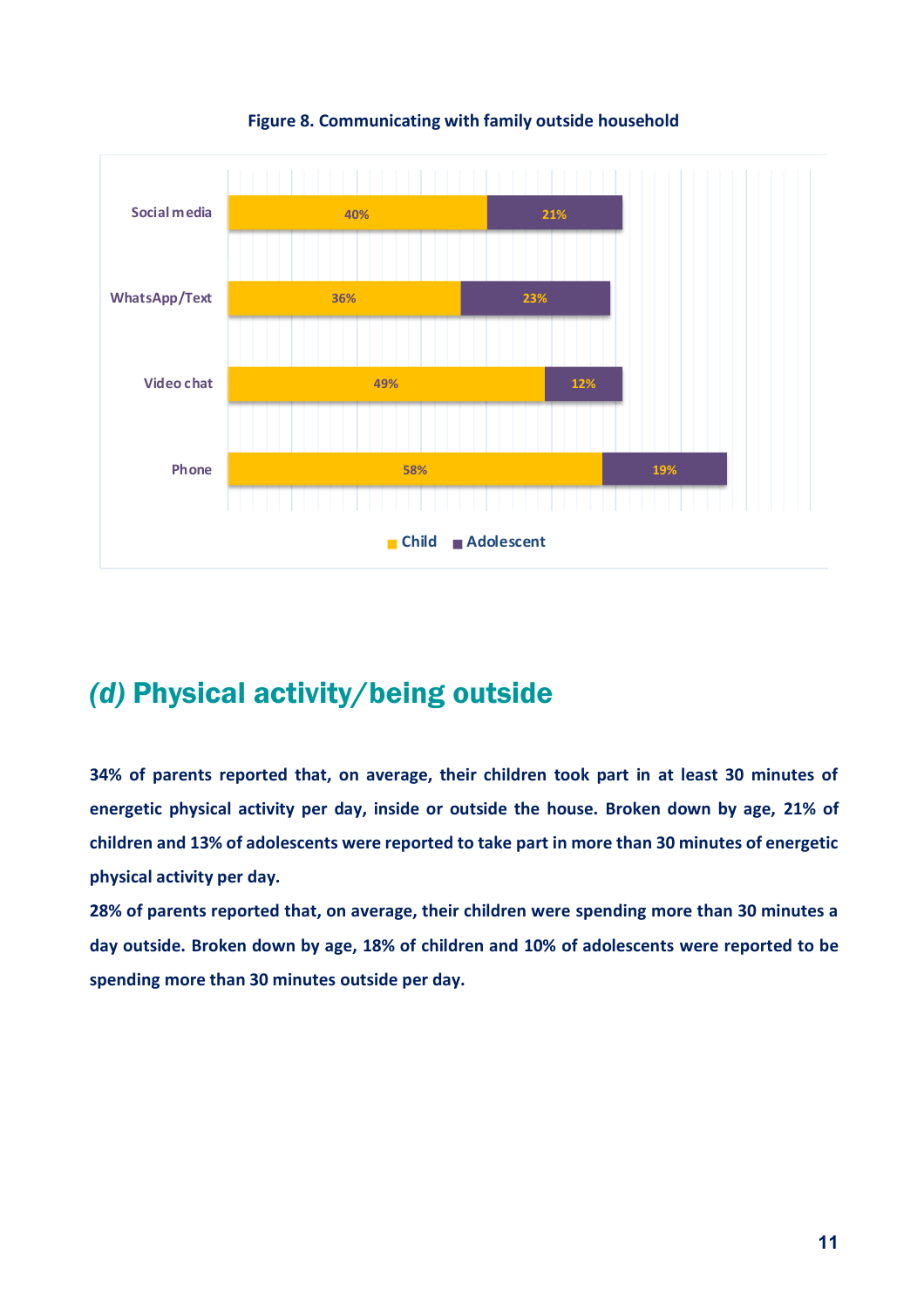

#### **Figure 9. Being outside and physical activity**





**26% of parents reported that, on average, their children were spending more than 30 minutes a day outside. Broken down by age, 26% of children and 6% of adolescents were reported to be spending more than 30 minutes outside per day. 56% of parents reported that, on average, their children were spending "nothing" or less than 30 minutes a day outside.**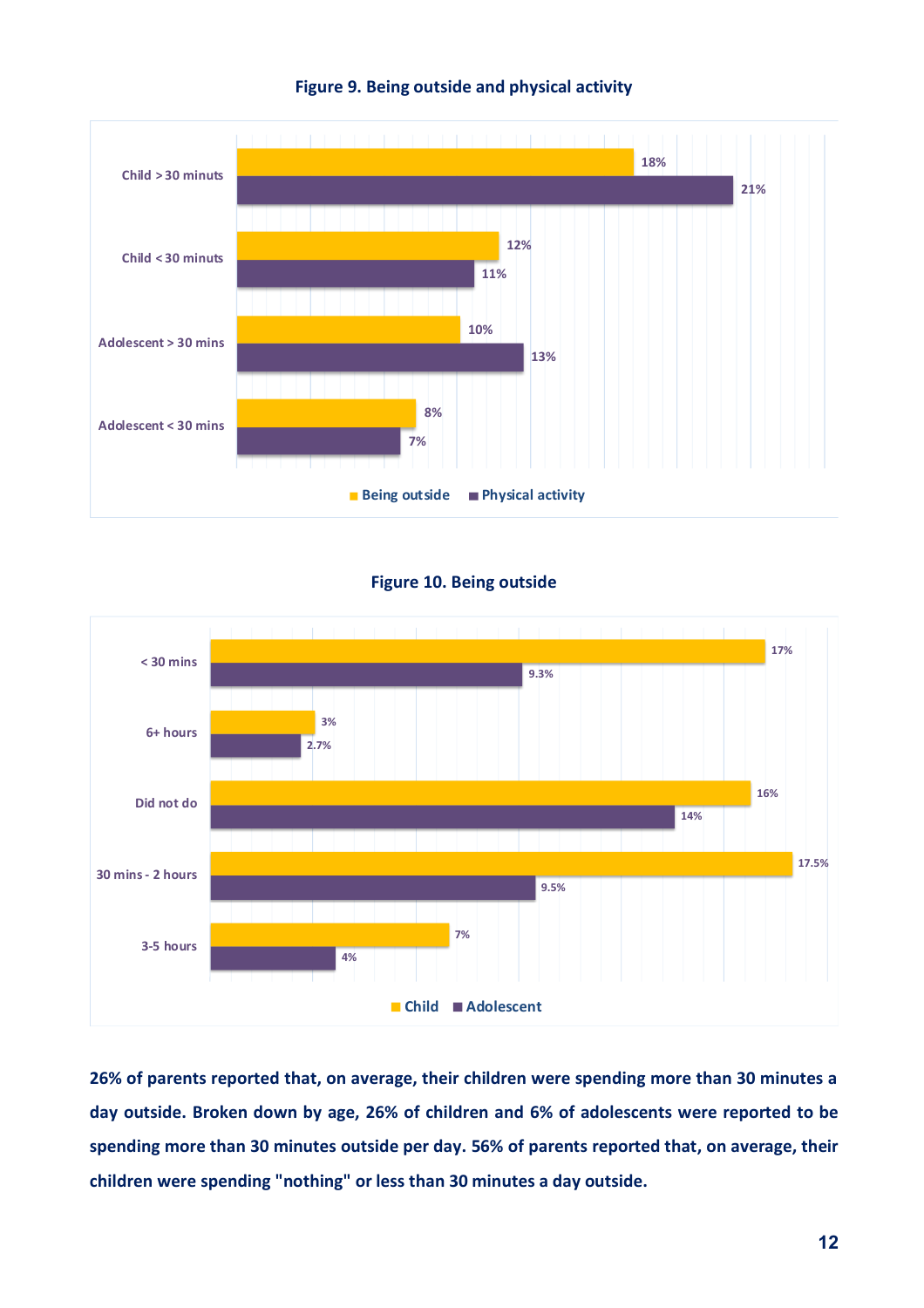

#### **Figure 11. Physical activity**

**35% of parents reported that, on average, their children took part in at least 30 minutes of energetic physical activity per day, inside or outside the house. Broken down by age, 22% of children and 10% of adolescents were reported to take part in more than 30 minutes of energetic physical activity per day. 68% of parents reported that, on average, their children were spending "nothing" or less than 30 minutes of energetic physical activity per day, inside or outside the house.**